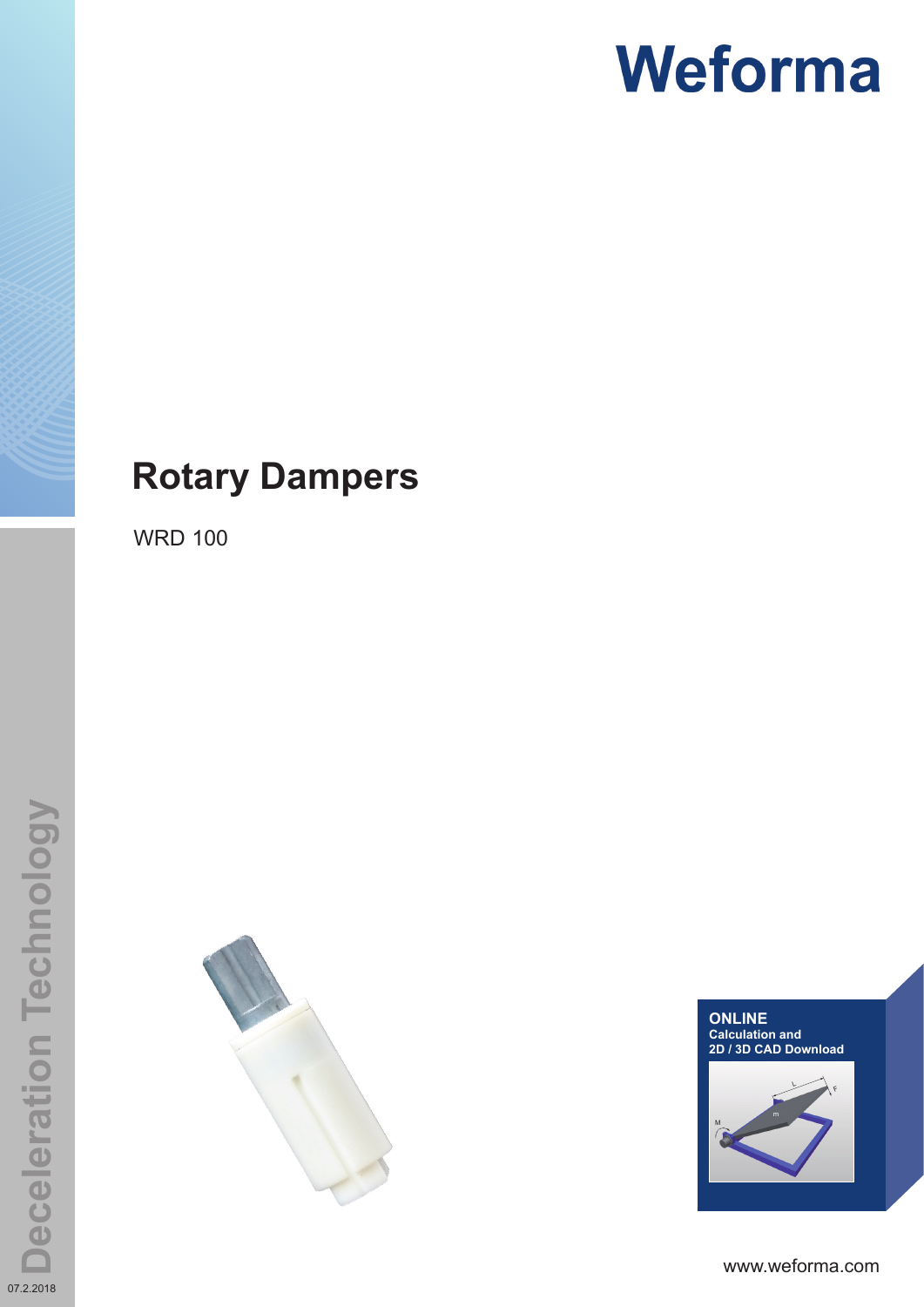# **Benefits**

### **Applications:**

- Mechanical and plant engineering
- Vendingmachines, Counters
- Car industry and sanitary industry

#### **Material:**

- Plastic and Alu die cast

### **Temperature:**

- Standard: -5°C - +50°C

## **Damping:**

- Controlled deceleration of rotary motion
- Torque up to 3,0 Nm
- clockwise or anti-clockwise

### **RoHS-compliant:**

- Directive 2002/95/EG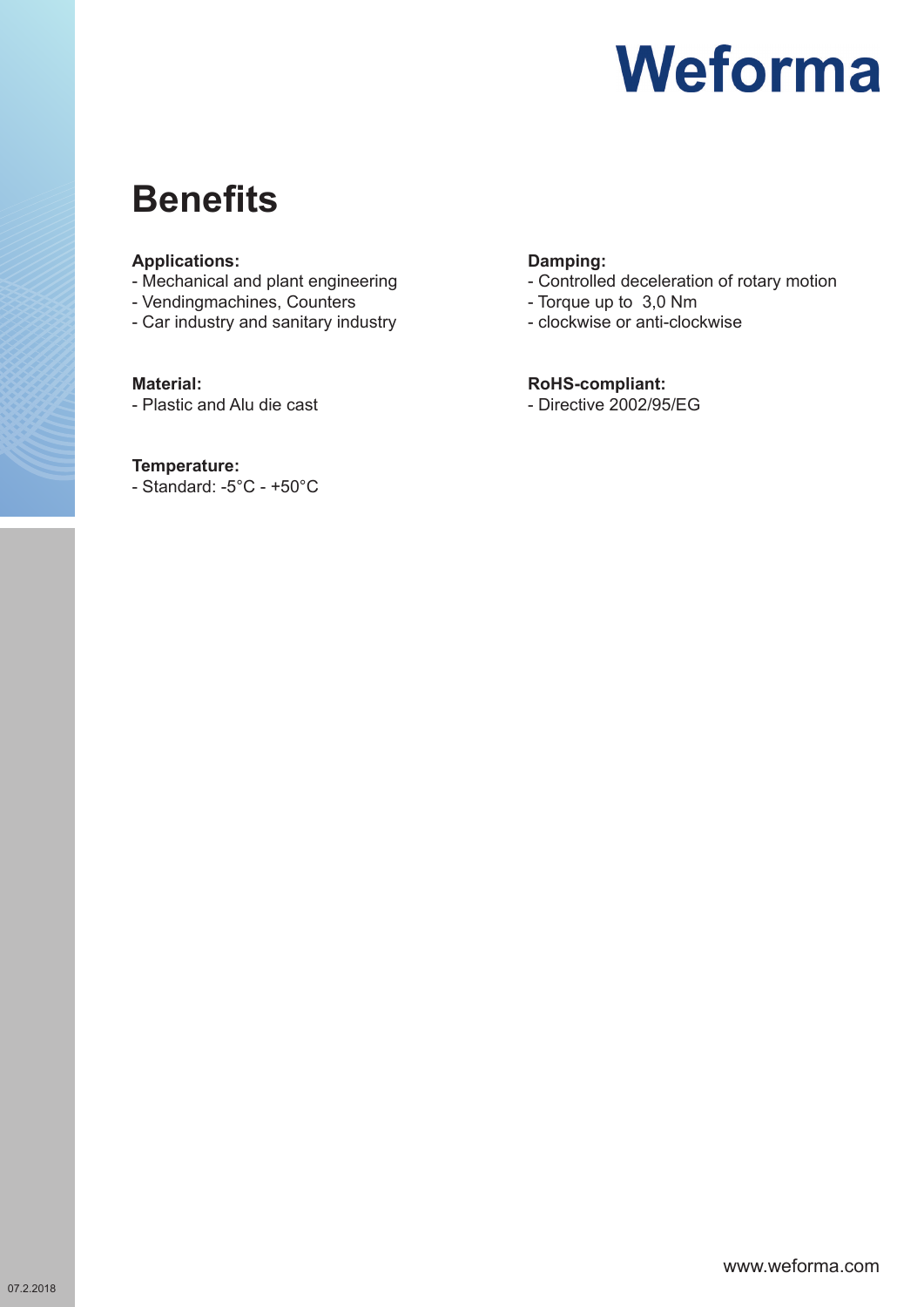

| $R$ (CW) <sup>*</sup> | $L$ (CCW) <sup>*</sup> | $M^*$ (Nm) | Material*              |
|-----------------------|------------------------|------------|------------------------|
| WRD 100 - R15         | WRD 100 - L15          | 1,5        |                        |
| WRD 100 - R20         | WRD 100 - L20          | 2,0        | Plastic / Alu die cast |
| WRD 100 - R25         | WRD 100 - L25          | 2,5        |                        |
| WRD 100 - R30         | WRD 100 - L30          | 3,0        |                        |

# **Damping time over the life time**



## **Closing time depending on temperature**



| Angel:     | $110^{\circ}$ |
|------------|---------------|
| Life time: | 70.00         |

# 70.000

#### **Test:**

Damping time: 15 sec/70°<br>Temp: 23°C ± 2 Radial force:

 $23^{\circ}$ C ± 2<br>0